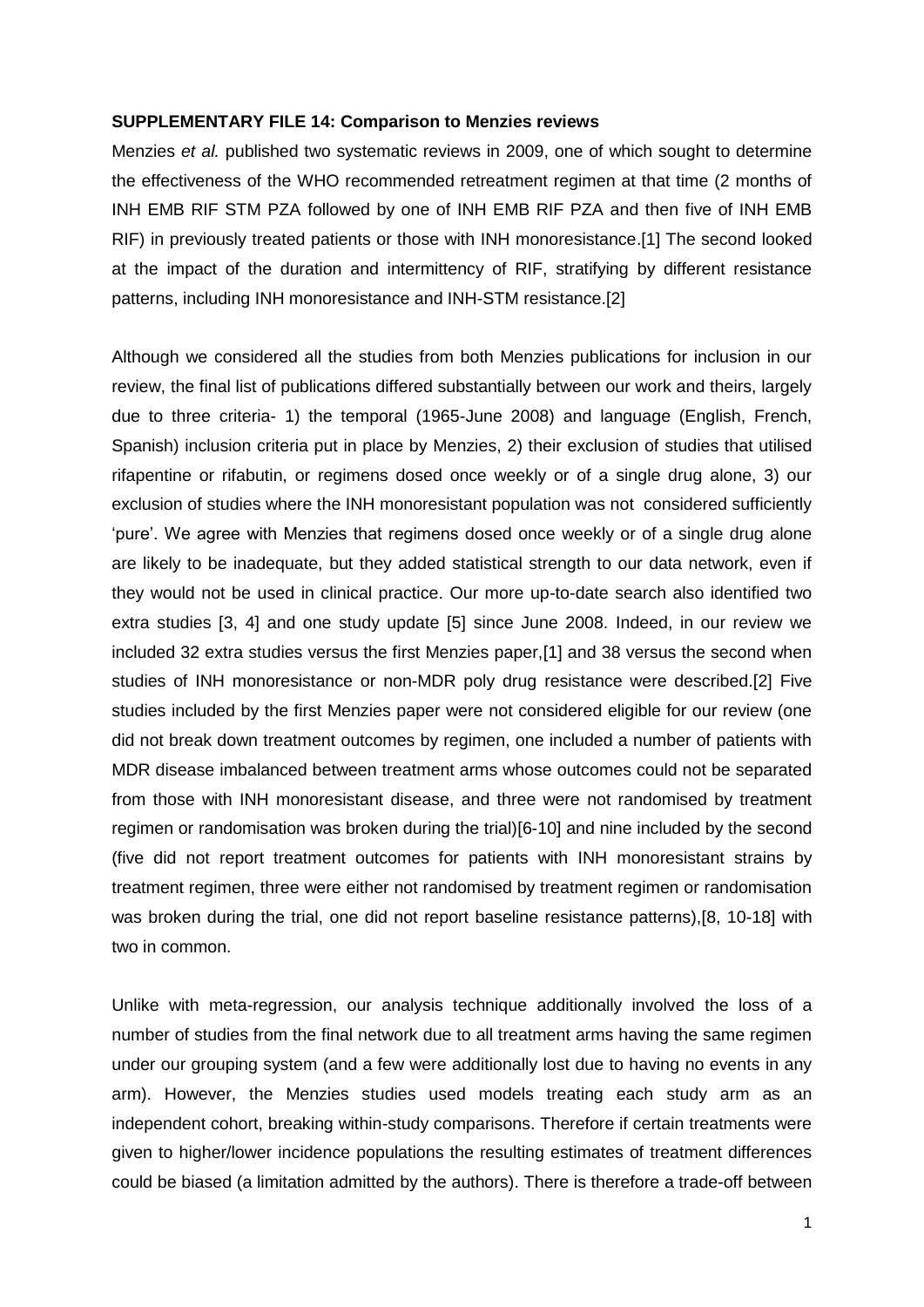the inclusion of studies numbers and methodological rigour.

## **References**

- 1 Menzies D, Benedetti A, Paydar A, et al. Standardized treatment of active tuberculosis in patients with previous treatment and/or with mono-resistance to isoniazid: a systematic review and meta-analysis. *PLoS Med* 2009;6:e1000150.
- 2 Menzies D, Benedetti A, Paydar A, et al. Effect of duration and intermittency of rifampin on tuberculosis treatment outcomes: a systematic review and meta-analysis. *PLoS Med* 2009;6:e1000146.
- 3 Park SH, Yang SK, Yang DH, et al. Prospective Randomized Trial of Six-Month versus Nine-Month Therapy for Intestinal Tuberculosis. *Antimicrob Agents Chemother* 2009;53:4167-71.
- 4 Swaminathan S, Narendran G, Venkatesan P, et al. Efficacy of a 6-month versus 9 month intermittent treatment regimen in HIV-infected patients with tuberculosis: A randomized clinical trial. *Am J Respir Crit Care Med* 2010;181:01.
- 5 Nunn AJ, Jindani A, Enarson DA. Results at 30 months of a randomised trial of two 8 month regimens for the treatment of tuberculosis. *Int J Tuberc Lung Dis* 2011;15:741- 5.
- 6 Castelo A, Jardim JRB, Goihman S, et al. Comparison of Daily and Twice-Weekly Regimens to Treat Pulmonary Tuberculosis. *Lancet* 1989;2:1173-6.
- 7 Aziz A, Ishaq M, Jaffer NA, et al. Clinical-Trial of 2 Short-Course (6-Month) Regimens and A Standard Regimen (12-Month) Chemotherapy in Retreatment of Pulmonary Tuberculosis in Pakistan - Results 18 Months After Completion of Treatment (Lahore Tuberculosis Study). *Am Rev Respir Dis* 1986;134:1056-61.
- 8 De Figueiredo FP, Alves BA, Laborne Valle JH, et al. Short Duration Chemo Therapy of Pulmonary Tuberculosis A Pilot Trial. *Bull Int Union Tuberc* 1974;49:382-8.
- 9 Hong Kong Tuberculosis Treatment Service, Brompton Hospital, British Medical Ressearch Council Investigation. A Controlled Clinical Trial of Daily and Intermittent Regimens of Rifampicin Plus Ethambutol in the Re Treatment of Patients with Pulmonary Tuberculosis in Hong-Kong. *Tubercle* 1974;55:1-27.
- 10 Girling DJ. A controlled clinical comparison of 6 and 8 months of antituberculosis chemotherapy in the treatment of patients with silicotuberculosis in Hong Kong. *Am Rev Respir Dis* 1991;143:262-7.
- 11 ANGEL JH, Campbell IA, Dyson A, et al. Short Course Chemo Therapy in Pulmonary Tuberculosis A Controlled Trial by the British Thoracic and Tuberculosis Association. *Lancet* 1976;2:1102-4.
- 12 British Thoracic Society and Tuberculosis Association. Short-course chemotherapy in pulmonary tuberculosis. A controlled trial by the British Thoracic and Tuberculosis Association. *Lancet* 1975;1:119-24.
- 13 Felten MK. Importance of rifampicin in combined daily/intermittent chemotherapy for tuberculosis. *S Afr Med J* 1989;75:524-6.
- 14 Gonzalez-Montaner LJ, Natal S, Yongchaiyud P, et al. Rifabutin for the treatment of newly-diagnosed pulmonary tuberculosis: a multinational, randomized, comparative study versus Rifampicin. Rifabutin Study Group. *Tuber Lung Dis* 1994;75:341-7.
- 15 Macnab MF, Bohmer PD, Seager JR. Evaluation of the 3-drug combination, Rifater, versus 4-drug therapy in the ambulatory treatment of tuberculosis in Cape Town. *S Afr Med J* 1994;84:325-8.
- 16 Mohanty KC, Dhamgaye TM. Controlled trial of ciprofloxacin in short-term chemotherapy for pulmonary tuberculosis. *Chest*104:1993.
- 17 Pedral-Sampaio DB, Netto EM, Brites C, et al. Use of Rhu-GM-CSF in pulmonary tuberculosis patients: results of a randomized clinical trial. *Braz J Infect Dis* 2003;7:245-52.